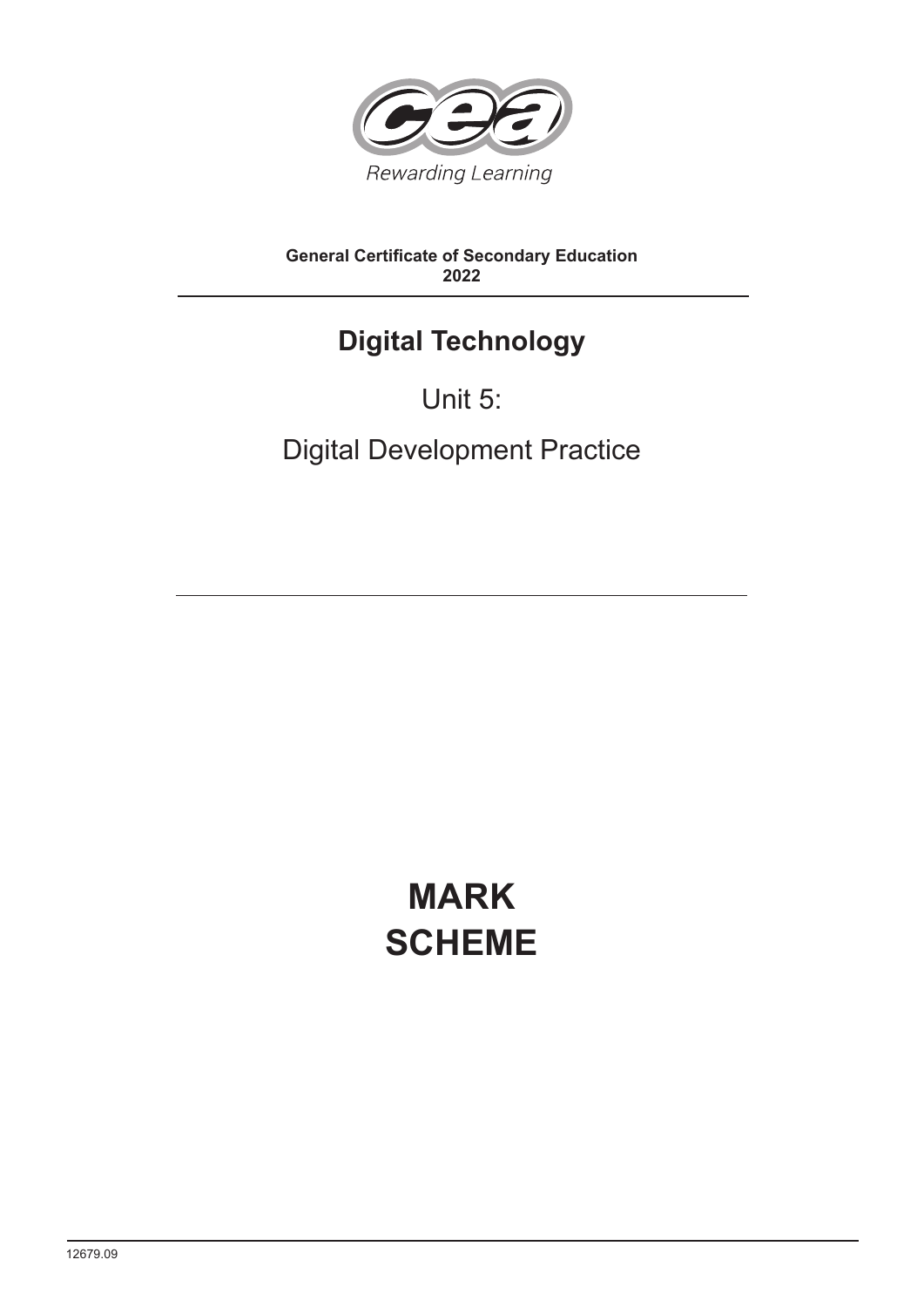### **1 Design a solution using appropriate tools**

| Design a solution using appropriate tools                                                                                                                                                                                                                                                                                                                                                                                                                                                                                                                                                                                                                                                                                                                                                                                                                       | <b>Marks</b>  |
|-----------------------------------------------------------------------------------------------------------------------------------------------------------------------------------------------------------------------------------------------------------------------------------------------------------------------------------------------------------------------------------------------------------------------------------------------------------------------------------------------------------------------------------------------------------------------------------------------------------------------------------------------------------------------------------------------------------------------------------------------------------------------------------------------------------------------------------------------------------------|---------------|
| The candidate has successfully designed a high quality<br>programming solution, using appropriate design tools,<br>e.g. flowchart, pseudo code, etc. to produce a fully decomposed<br>solution.<br>A comprehensive set of data requirements (inputs, processes,<br>outputs, interface and report design) have been developed for<br>the proposed solution. The data requirements show enough<br>detail to enable a fully functioning programme to be developed.<br>Target audience needs have been clearly identified.<br>Full consideration has been given to appropriate help for the<br>user of the system.<br>Validation and error trapping techniques are designed to ensure<br>that the candidate produces a robust program.<br>The use of user feedback to refi ne the solution based on the<br>issues identifi ed during the design process is evident. | $[10] - [13]$ |
| The candidate has developed a clear set of data requirements<br>for the proposed solution.<br>The candidate has successfully designed a basic solution,<br>using some design tools e.g. data flow diagrams, pseudo code<br>etc. to produce a working solution.<br>A basic set of data requirements (inputs, processes, outputs,<br>interface and report design) have been developed for the<br>proposed solution. The data requirements show enough detail<br>to enable a basic functioning programme to be developed.<br>Target audience needs have been identifi ed.<br>Some evidence of validation is included in the design to ensure<br>that the candidate produces a robust program.<br>Some evidence of design refi nement based on the issues<br>identifi ed during the design process are produced.                                                    | $[5] - [9]$   |
| The candidate has designed a limited programming solution.<br>A limited set of data requirements have been developed for the<br>proposed solution.<br>The data requirements show enough detail to enable a partially<br>functioning programme to be developed.<br>Little evidence of validation is included in the design solution.<br>Target audience poorly identified and little or no evidence of<br>design refinement.                                                                                                                                                                                                                                                                                                                                                                                                                                     | $[1]-[4]$     |
| Not worthy of credit.                                                                                                                                                                                                                                                                                                                                                                                                                                                                                                                                                                                                                                                                                                                                                                                                                                           | [0]           |
|                                                                                                                                                                                                                                                                                                                                                                                                                                                                                                                                                                                                                                                                                                                                                                                                                                                                 | [13]          |

**AVAILABLE MARKS**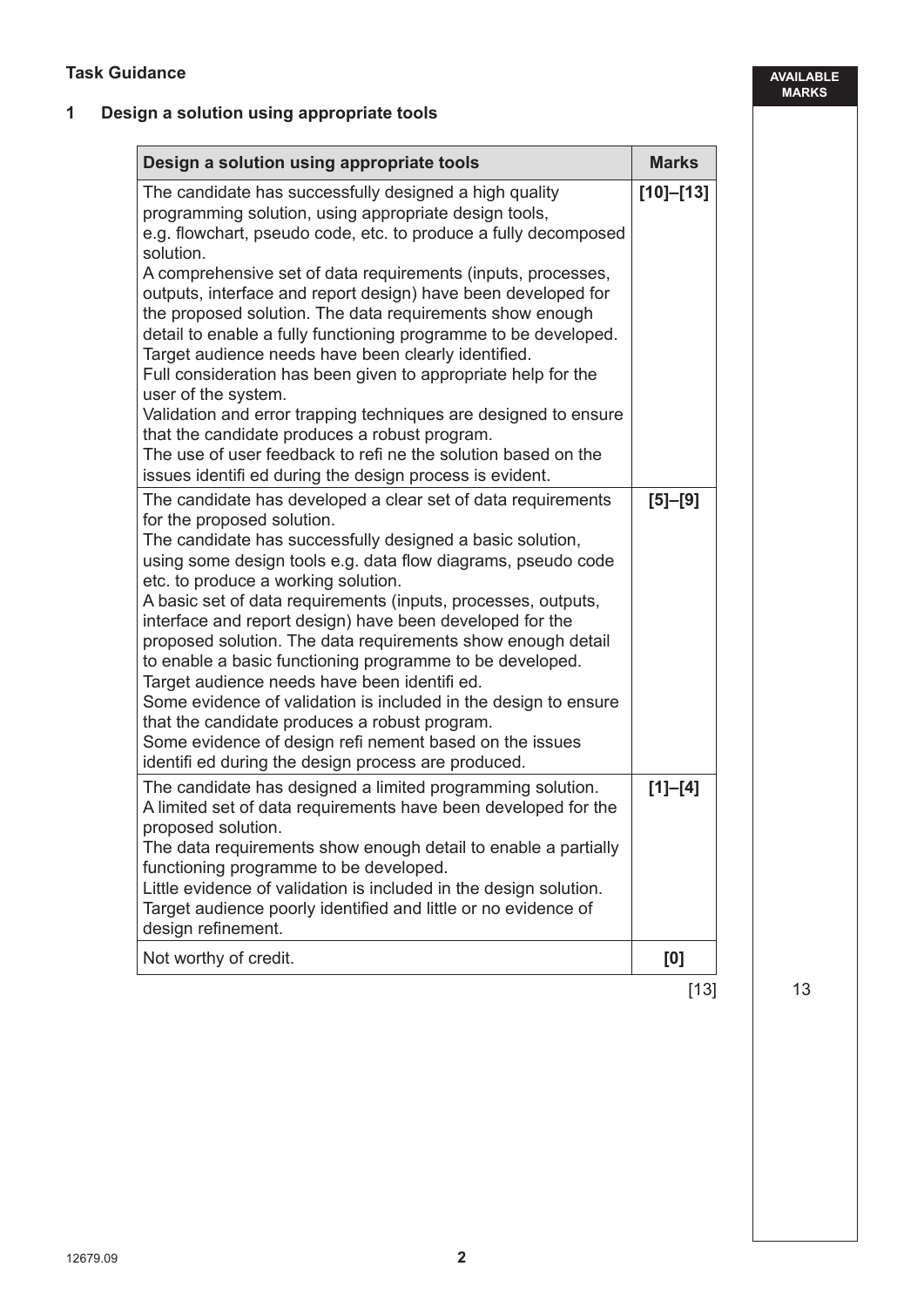**AVAILABLE MARKS**

| <b>Building a solution</b>                                                                                                                                                                                                                                                                                                                                                                                                                                                                                                                                                                                                                    | <b>Marks</b>  |
|-----------------------------------------------------------------------------------------------------------------------------------------------------------------------------------------------------------------------------------------------------------------------------------------------------------------------------------------------------------------------------------------------------------------------------------------------------------------------------------------------------------------------------------------------------------------------------------------------------------------------------------------------|---------------|
| The candidate has produced a high quality solution to the<br>proposed problem. The solution has used appropriate features<br>of the integrated development environment to support the<br>creation of the program.<br>The interface is appropriate for the target audience and<br>matches all data and design requirements.<br>An annotated solution is evident showing the use of appropriate<br>data types, data structures, control structures, string handling,<br>functions, logical and arithmetic operators.<br>Validation and help features are evident throughout solution.                                                           | $[21] - [27]$ |
| The candidate has produced a fully working solution to the<br>proposed problem.<br>The solution used some of the features of the integrated<br>development environment to support the creation of the<br>solution.<br>The interface is appropriate for the target audience and<br>matches most of the data and design requirements.<br>An annotated solution is produced, showing the use of data<br>types, data structures, control structures, string handling,<br>functions, logical and arithmetic operators.<br>Basic validation and help features are evident in the solution.                                                          | $[14] - [20]$ |
| The candidate has produced a basic working solution to the<br>proposed problem.<br>The solution uses a few of the features of the integrated<br>development environment to support the creation of the<br>solution.<br>The target audience has been considered when designing<br>the interface and matches most of the data and design<br>requirements.<br>Some evidence of a working solution was produced, showing<br>some of the following: data types, data structures, control<br>structures, string handling, logical and arithmetic operators and<br>functions.<br>Little evidence of validation and/or help features in the solution. | [7]–[13]      |
| The candidate has produced a partially working solution to the<br>proposed problem.<br>Some evidence of the integrated development environment was<br>used in the creation of the solution.<br>Some evidence of a solution is produced, showing the use of<br>the features required to develop a solution.                                                                                                                                                                                                                                                                                                                                    | $[1] - [6]$   |
| Not worthy of credit.                                                                                                                                                                                                                                                                                                                                                                                                                                                                                                                                                                                                                         | [0]           |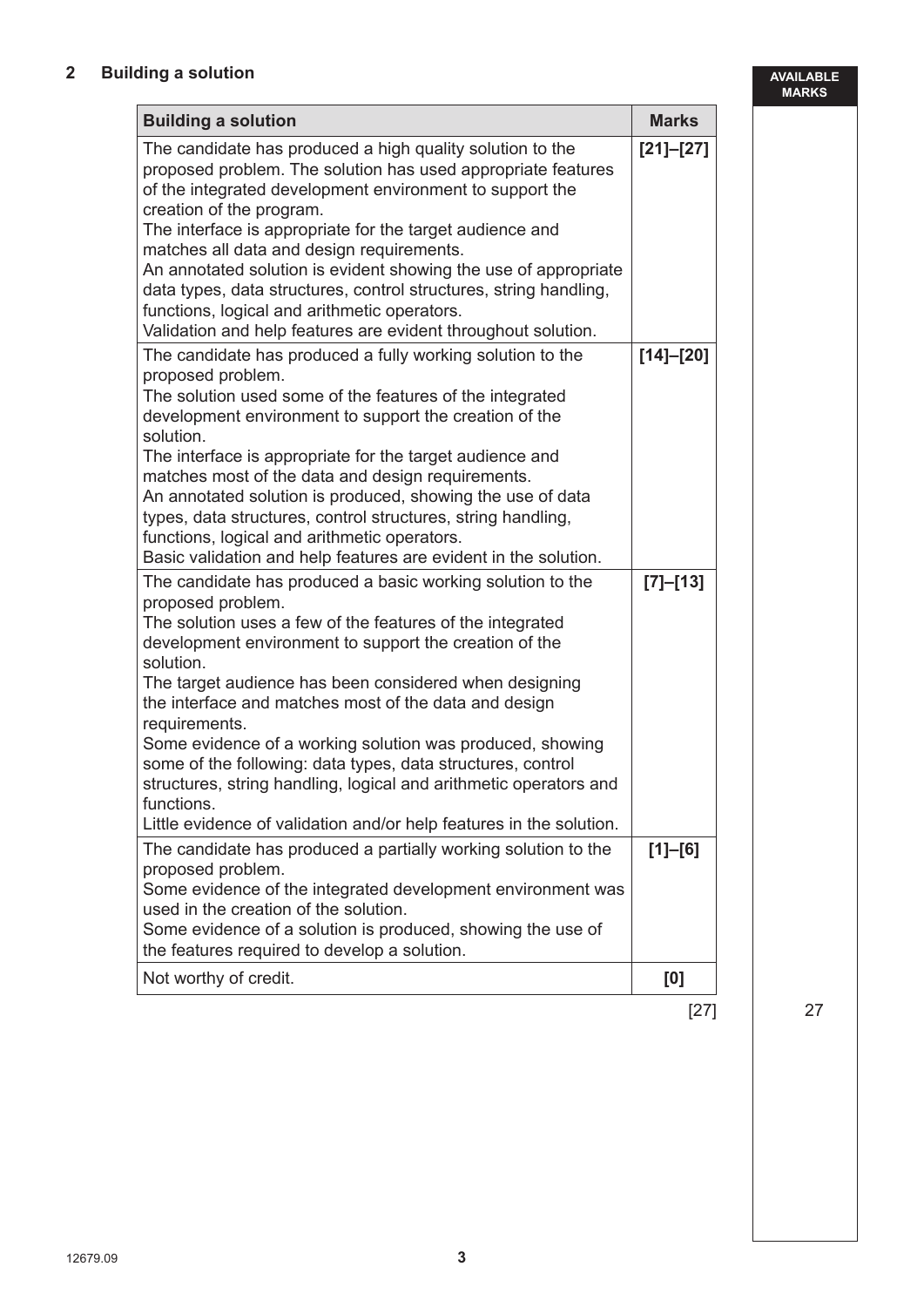#### **3 Testing the solution**

and extreme data.

and invalid data.

Errors are identified and solution is offered.

| Testing the solution                                                                                                                                                                                                                                                                                                                                                                                                                                                                                                                                                                                                      |              | <b>AVAILABLE</b><br><b>MARKS</b> |
|---------------------------------------------------------------------------------------------------------------------------------------------------------------------------------------------------------------------------------------------------------------------------------------------------------------------------------------------------------------------------------------------------------------------------------------------------------------------------------------------------------------------------------------------------------------------------------------------------------------------------|--------------|----------------------------------|
| <b>Testing the solution</b>                                                                                                                                                                                                                                                                                                                                                                                                                                                                                                                                                                                               | <b>Marks</b> |                                  |
| The candidate has demonstrated an excellent application of the<br>knowledge and skills required to fully test the solution.<br>Detailed evidence of a successfully designed test plan derived from<br>user requirements was produced.<br>The test plan is well structured, in tabular format (showing<br>tests, expected outcome, actual outcome and a range of fixes).<br>Incorporates a range of tests (black and white box testing) and<br>includes valid, invalid and extreme test data. Errors are clearly<br>identified and a working solution developed.<br>Testing reflects the general robustness of the system. | $[8] - [10]$ |                                  |
| The candidate has demonstrated a good application of the<br>knowledge and skills required to test the solution.<br>Evidence of a successfully designed test plan derived from user<br>requirements is produced.<br>The test plan is structured in tabular format (showing tests, expected                                                                                                                                                                                                                                                                                                                                 | $[4]-[7]$    |                                  |

outcome, actual outcome and some fixes) and incorporates a range of tests (black and white box testing). Test data includes valid, invalid

The candidate has successfully designed a partial test plan. The test plan has some tabular format structure. Testing data includes valid

Not worthy of credit. **[0] [0]** 

#### $[10]$  10

**[1]–[3]**

12679.09 **4**